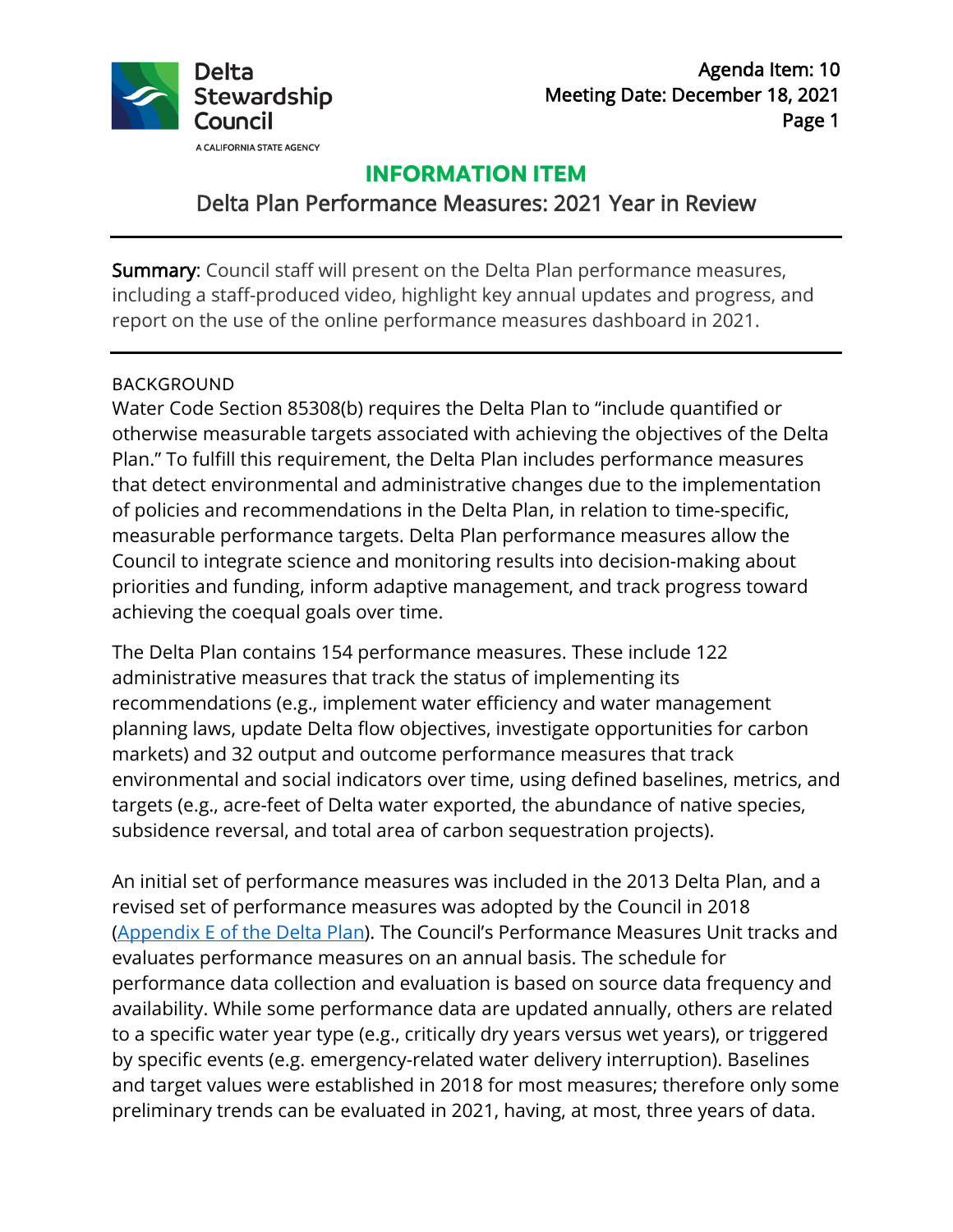### PERFORMANCE MEASURES – 2021 UPDATES

This report provides an overview of what we are learning from the implementation of the Delta Plan. Specifically, we'll discuss key performance measure data updates, progress made by implementing agencies in following through on Delta Plan recommendations, and steps the Council has taken to communicate and promote performance measures and what we're learning from them. The report concludes with a look ahead into the upcoming year, with the goal of continuing to promote and track performance measures for the future to provide the Council and other implementing agencies with information they can use to improve the effectiveness of their actions and programs.

### Water Supply Reliability

Together, performance metrics based on five-year urban and agricultural water management plans are key measures of state-wide water conservation and water use efficiency, use of alternative water sources, and single and multiple dry year reliability. In 2020, the Department of Water Resources (DWR) included an example methodology for the preparation of reduced Delta reliance elements as part of the [Urban Water Management Plan Guidebook 2020](https://water.ca.gov/-/media/DWR-Website/Web-Pages/Programs/Water-Use-And-Efficiency/Urban-Water-Use-Efficiency/Urban-Water-Management-Plans/Final-2020-UWMP-Guidebook/UWMP-Guidebook-2020---Final-032921.pdf) (PM [WR R05-01\)](https://viewperformance.deltacouncil.ca.gov/admin-measure/wr-r05-01). As a result, urban water suppliers<sup>[1](#page-1-0)</sup> that receive water from the Delta now have a framework available to support how they report reduced Delta reliance as part of the 2020 Urban Water Management Plans submitted to DWR throughout 2021. This is important because water suppliers can document expected measurable reductions in reliance on the Delta and improvements in regional self-reliance, as is required for covered actions by Delta Plan Policy WR P1. Voluntary reporting of Delta reliance is tracked by PM [WR R04-01.](https://viewperformance.deltacouncil.ca.gov/admin-measure/wr-r04-01)

The 2020 UWMP submissions by water suppliers were due to DWR on July 1, 2021. As of November 1, 2021, 368 urban water suppliers, out of about 440, had submitted their UWMP to DWR. DWR is still reviewing the 2020 UWMPs. Council staff anticipate updating the Urban Water Use [\(PM 3.1\)](https://viewperformance.deltacouncil.ca.gov/pm/urban-water-use), Alternative Water Supply [\(PM 3.2\)](https://viewperformance.deltacouncil.ca.gov/pm/alternative-water-supply), and Water Supply Reliability [\(PM 3.4\)](https://viewperformance.deltacouncil.ca.gov/pm/water-supply-reliability) performance measures in January 2022 using data from the submitted UWMPs.

#### Delta Ecosystem and Water Quality

Ecosystem and water quality performance measures reflect the impacts of consecutive drought year conditions on the Delta. Water Year 2021 (October 1,

<span id="page-1-0"></span><sup>1</sup> Section 10617 of the California Water Code defines an "Urban water supplier" as a supplier, either publicly or privately owned, providing water for municipal purposes either directly or indirectly to more than 3,000 customers or supplying more than 3,000 acre-feet of water annually.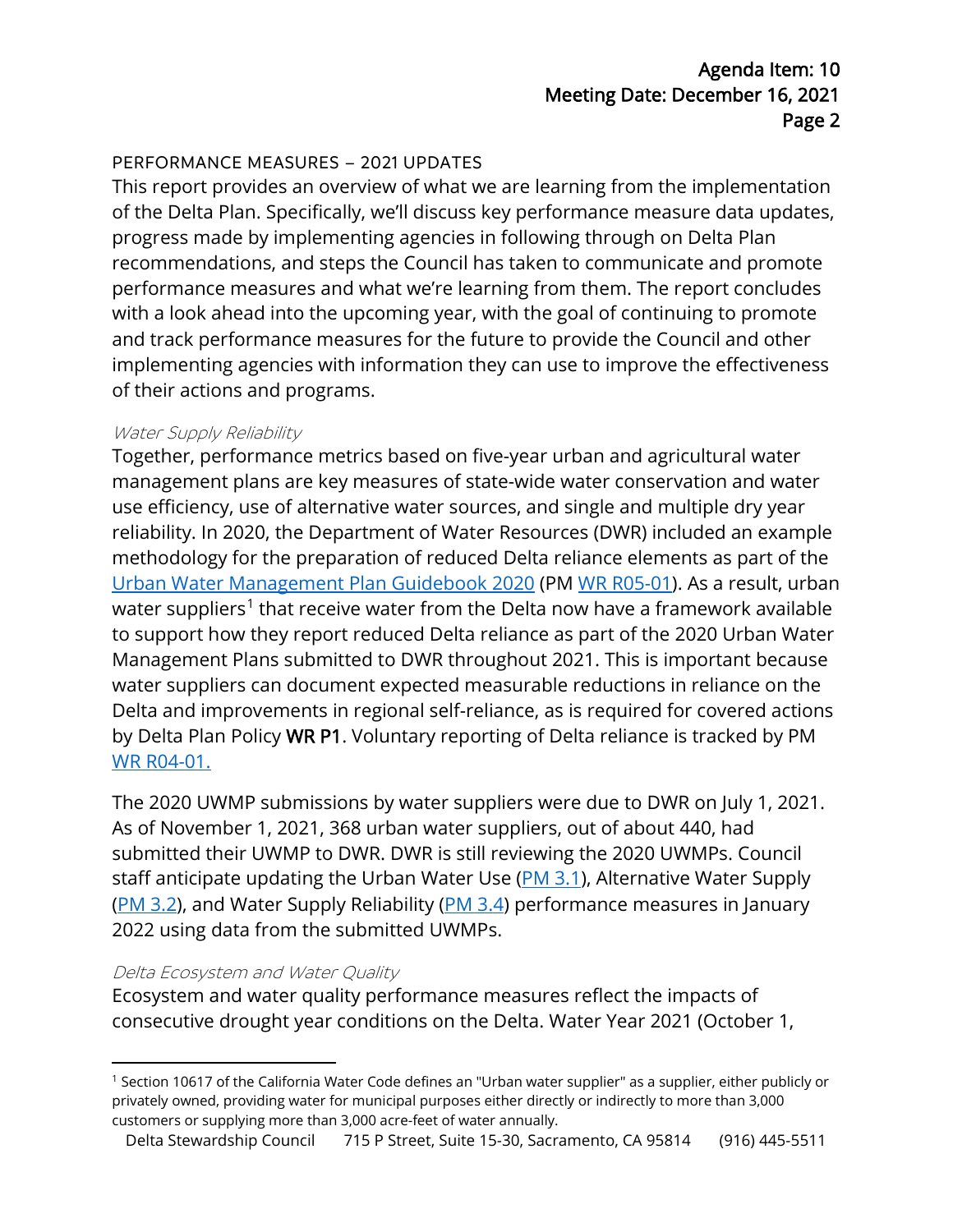2020, to September 30, 2021) was an extreme year in terms of high temperature and lack of precipitation and was recorded as the second driest water year in recent history.<sup>[2](#page-2-0)</sup> The water year type is likely to be categorized as a critically dry year. Because of severe drought conditions in California, the State Water Resources Control Board (SWRCB) issued emergency regulations to curtail water diversions within the Delta watershed on August 19, 2021.

Drought affects the amount of freshwater flowing into the Delta and intrusion of salinity deeper into the Delta. Exceedances of salinity indicate how difficult it is to maintain salinity standards during severe drought conditions.

The Delta Salinity performance measure [\(PM 6.2\)](https://viewperformance.deltacouncil.ca.gov/pm/salinity) tracked water quality standard exceedances for agricultural objectives in the western Delta at two compliance stations during the 2021 summer months as well as exceedances for a south Delta station on multiple occurrences throughout the year. Starting in June 2021, a [Temporary Urgency Change Petition \(TUCP\) was in effect](https://www.waterboards.ca.gov/drought/tucp/) allowing for relaxed water quality standards for the State Water Project and Central Valley Project in order to maintain critical water supply needs during extended drought conditions.

Harmful Algal Blooms (HABs) in the Delta impact water quality and the health of Delta residents and visitors. The Council's HABs performance measure [\(PM 6.10\)](https://viewperformance.deltacouncil.ca.gov/pm/harmful-algal-blooms) tracks locations of cyanobacteria blooms (e.g., Microcystis) in Delta waterbodies. HABs [reported](https://mywaterquality.ca.gov/habs/where/freshwater_events.html) in the Delta have almost doubled in 2021 compared to 2019 and 2020 conditions. 46 HABs incidents were reported, 38 of which were given Caution Advisories and four of which were given Danger Advisories representing the highest levels of public concern.

The Invasive Species performance measure [\(PM 4.10\)](https://viewperformance.deltacouncil.ca.gov/pm/terrestrial-and-aquatic-invasive-species) tracks the establishment of new invasive species, non-native fish, and invasive aquatic vegetation in the Delta.

[Ribbon weed,](https://nrm.dfg.ca.gov/FileHandler.ashx?DocumentID=193687&inline) a new aquatic invasive plant species was recently identified in the Delta. Native to Australia, ribbon weed grows below the water surface in stagnant or flowing fresh- to brackish water up to 23 feet deep, often forming tall underground meadows. It has been found mainly in the northwest central Delta arc near Rio Vista, Liberty Island, and Sherman Lake. A new establishment of an invasive submersed aquatic weed in the already heavily invaded Delta may further exacerbate the already stressed Delta ecosystem by disrupting flows and native ecosystem processes and interfering with water deliveries.

<span id="page-2-0"></span>Delta Stewardship Council 715 P Street, Suite 15-30, Sacramento, CA 95814 (916) 445-5511 <sup>2</sup> [Water Year 2021: An Extreme Year.](https://water.ca.gov/-/media/DWR-Website/Web-Pages/Water-Basics/Drought/Files/Publications-And-Reports/091521-Water-Year-2021-broch_v2.pdf) 2021. California Department of Water Resources.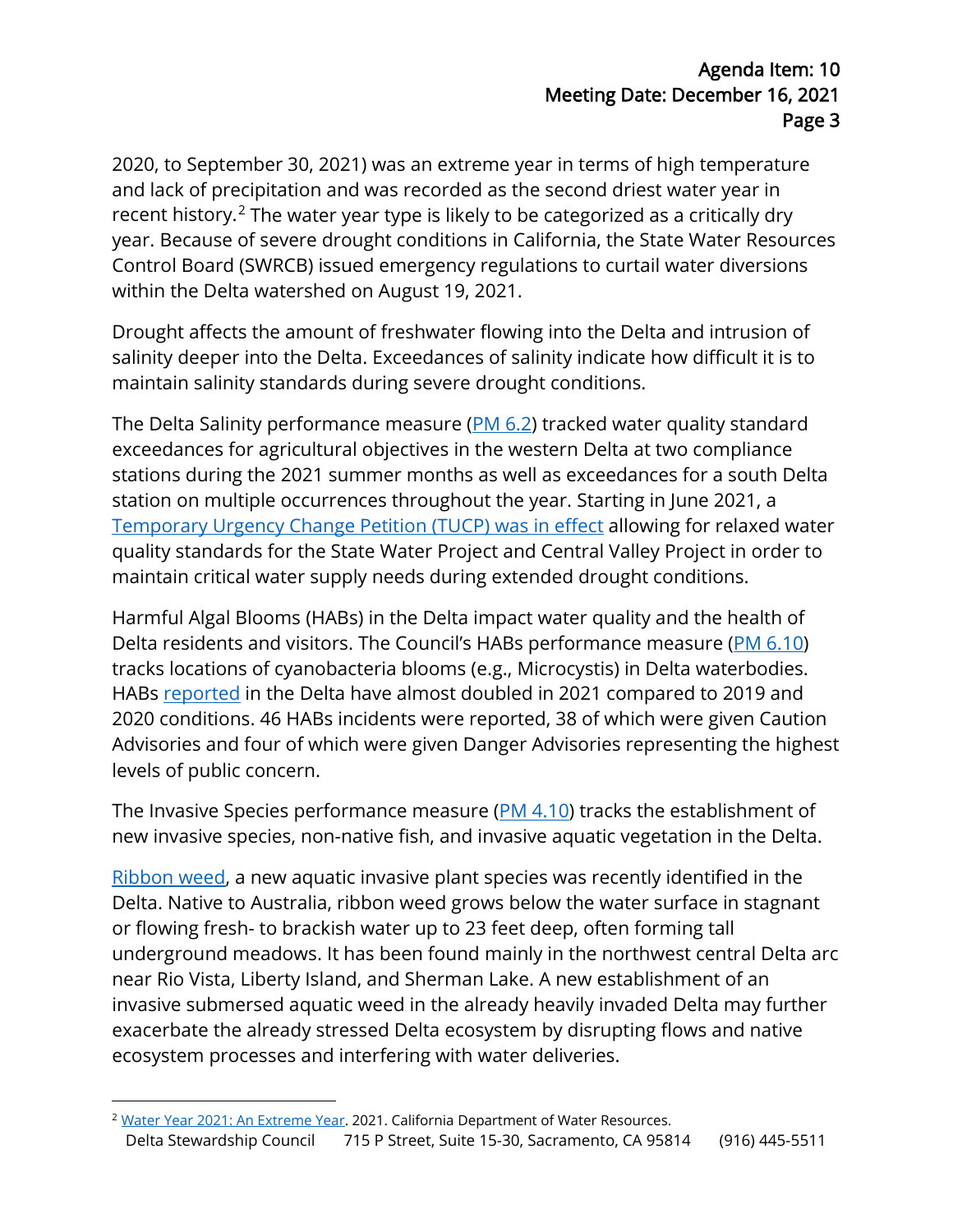## Agenda Item: 10 Meeting Date: December 16, 2021 Page 4

Although declining in 2021, recent invasions of nutria continue to be a threat that is actively managed by the California Department of Fish and Wildlife with the goal of eradicating it from California. As of November 10, 2021, 640 nutria were taken from the Central Valley watershed, including 3 from within the Delta. In comparison, 1,237 nutria were taken in 2020, including 13 from within the Delta. In total, over 2,745 nutria have been taken from the watershed since 2017. Nutria is a nonnative, highly invasive wildlife species with devastating impacts on wetland habitats, agriculture, and flood protection infrastructure.

Native fish population and biomass relative to non-native fish species decreased during the 2020 dry year after high values were achieved for both metrics during the 2019 wet year. This is important because non-native fish prey on juvenile native fish and compete for habitat space and food.

The Central Valley Regional Water Quality Control Board's Delta Mercury Control Program completed an [Independent Scientific Review](https://deltacouncil.ca.gov/delta-science-program/independent-science-review-of-the-delta-mercury-control-program) of methylmercury control studies in wetlands and open water areas (PM: [WQ R08-07\)](https://viewperformance.deltacouncil.ca.gov/admin-measure/wq-r08-07). This scientific evaluation of site-specific study plans informs the development of methylmercury control measures that can be applied throughout the Delta. This is important because fish from Delta waterways consumed by people and wildlife may contain harmful levels of mercury.

#### Delta Tourism

The Delta is a world-class tourism destination that offers diverse opportunities for boating, fishing, recreation, cultural and agricultural tourism, and, consistent with a recommendation in the Delta Plan, it was designated as a National Heritage Area in 2019 by the United States Congress. The Delta Tourism performance measure (PM [5.8\)](https://viewperformance.deltacouncil.ca.gov/pm/delta-tourism) consists of seven recreation-related metrics, including the seasonality of visitations. A recent assessment of tourists visiting the Delta during different seasons of the year was provided by the 2019 [Delta tourism survey, f](http://delta.ca.gov/wp-content/uploads/2020/09/Delta-Recreation-Report-508.pdf)unded by the Delta Protection Commission (DPC). In the survey, 857 respondents addressed a question related to seasonality. The number of Delta visits differs across the seasons, with higher numbers in the summer and lower numbers in the winter. DPC staff discussed additional findings from the tourism survey as part of presentations related to the Delta Recreation and Tourism Update of the Economic Sustainability Plan at Council meetings in [March 2021](https://deltacouncil.ca.gov/pdf/council-meeting/meeting-materials/2021-03-25-item-11-delta-protection-commission-recreation-and-tourism-update-to-the-economic-sustainability-plan.pdf) and [August 2021.](https://deltacouncil.ca.gov/pdf/council-meeting/meeting-materials/2021-08-26-item-8-dpc-esp-staff-report.pdf)

#### Reducing Delta Flood Risk

Delta Stewardship Council 715 P Street, Suite 15-30, Sacramento, CA 95814 (916) 445-5511 The Council's risk reduction performance measure [\(PM 7.2\)](https://viewperformance.deltacouncil.ca.gov/index.php/pm/flood-casualties-and-damages) includes metrics describing flood risk to people and property in the Delta. A recent update to the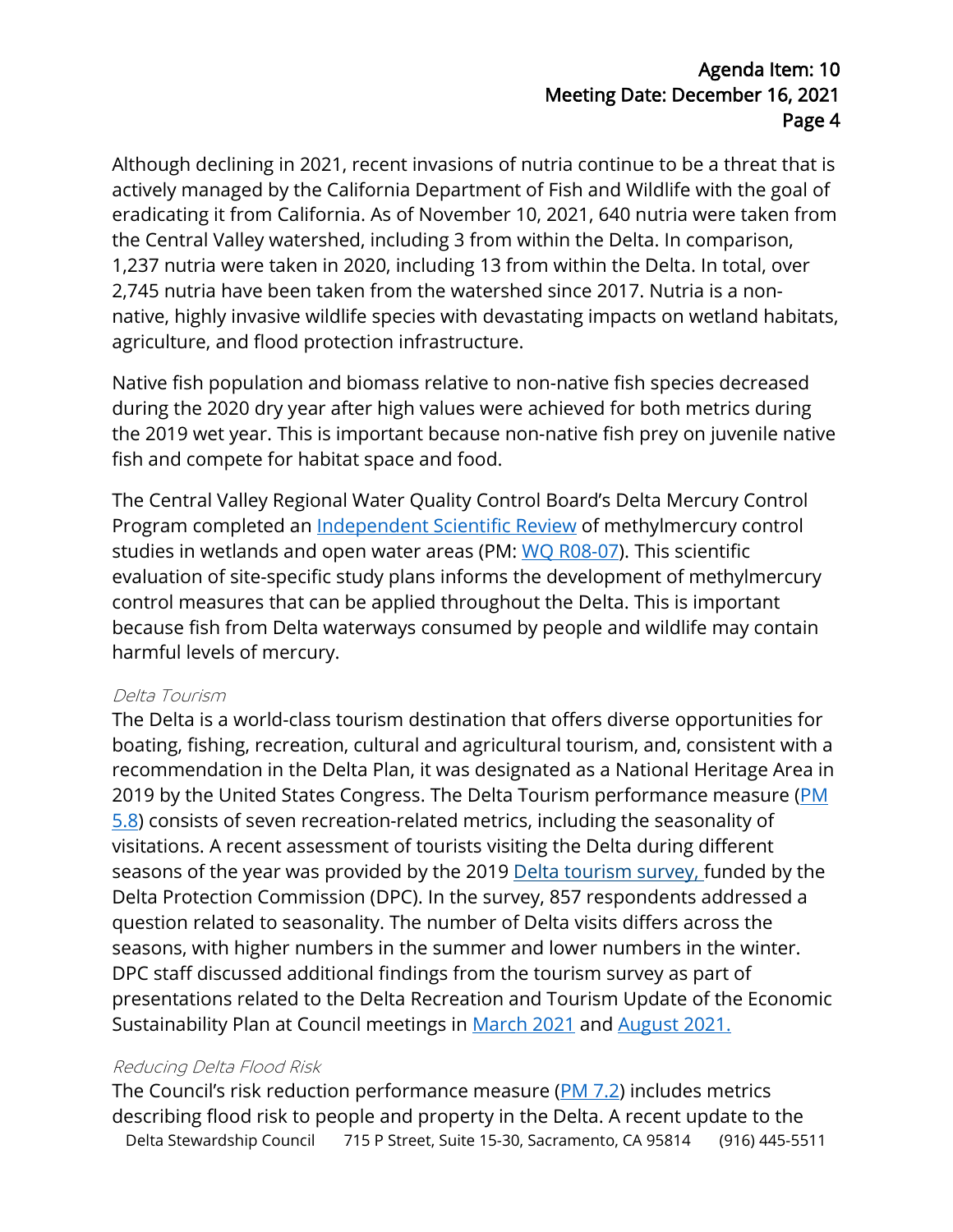## Agenda Item: 10 Meeting Date: December 16, 2021 Page 5

Council's Delta Levees Investment Strategy (DLIS) used updated hydrology and levee evaluation data to re-evaluate both the probability and the consequences of flooding on Delta islands and tracts. Council staff presented DLIS updates to the Council in [May 2021,](https://deltacouncil.ca.gov/pdf/council-meeting/meeting-materials/2021-05-20-21-item-10-dlis-informational-briefing.pdf) and [August 2021,](https://deltacouncil.ca.gov/pdf/council-meeting/meeting-materials/2021-05-20-21-item-10-dlis-informational-briefing.pdf) including the updated risk calculations. Performance measures tracking flood-related expected annual fatalities and property damage decreased significantly between 2007 and 2017 due to improvements to Delta urban and rural levees, newer elevation data, and updated probability of flooding calculations.

## COMMUNICATING PERFORMANCE MEASURES

The Council deployed a web-based dashboard in 2019 to visually track the performance measures and provide open access for the public and interested parties to the associated data, methods, and information. The performance measures can be viewed on the dashboard at viewperformance.deltacouncil.ca.gov.

In 2021, the dashboard had more than 14,000 pageviews, averaging 1,300 page views each month. This is slightly lower than 2,000 average monthly views in 2020 but two-times higher than monthly views in 2019. Dashboard access peaked in September with over 4,000 monthly views. These pages were accessed by an average of 255 users per month, with a peak of 407 users in September.

#### Video

To support and promote the dashboard, Staff recently prepared a five-minute informational video available on the Council's YouTube channel [\(youtube.com/watch?v=oSrFNV1cGHQ&list=PLqTHCliW1Hhq4lMQsm2DsMZKjFAl4x](https://www.youtube.com/watch?v=oSrFNV1cGHQ&list=PLqTHCliW1Hhq4lMQsm2DsMZKjFAl4xaYs) [aYs\)](https://www.youtube.com/watch?v=oSrFNV1cGHQ&list=PLqTHCliW1Hhq4lMQsm2DsMZKjFAl4xaYs). The video is intended to provide a broad audience with information about how the performance measures were established, what are they used for, and how to access and view the performance measures dashboard. The video will be shown at today's Council meeting.

#### Guidebook

In 2019, staff prepared a [Performance Measures Guidebook](https://deltacouncil.ca.gov/pdf/delta-plan/2020-12-09-delta-performance-measures-guidebook.pdf) to provide an additional [resource that promotes understanding of the performance measures](https://deltacouncil.ca.gov/pdf/delta-plan/2020-12-09-delta-performance-measures-guidebook.pdf) [\(Attachment 1\). The guidebook](https://deltacouncil.ca.gov/pdf/delta-plan/2020-12-09-delta-performance-measures-guidebook.pdf) provides a lay person's guide through the performance metrics and explains why each performance measure is important within the context of managing the Delta.

#### NEXT STEPS FOR 2022

Many of the 2021 goals for performance measure outreach and communications were postponed due to other emerging Council priorities. In the upcoming year, a

Delta Stewardship Council 715 P Street, Suite 15-30, Sacramento, CA 95814 (916) 445-5511